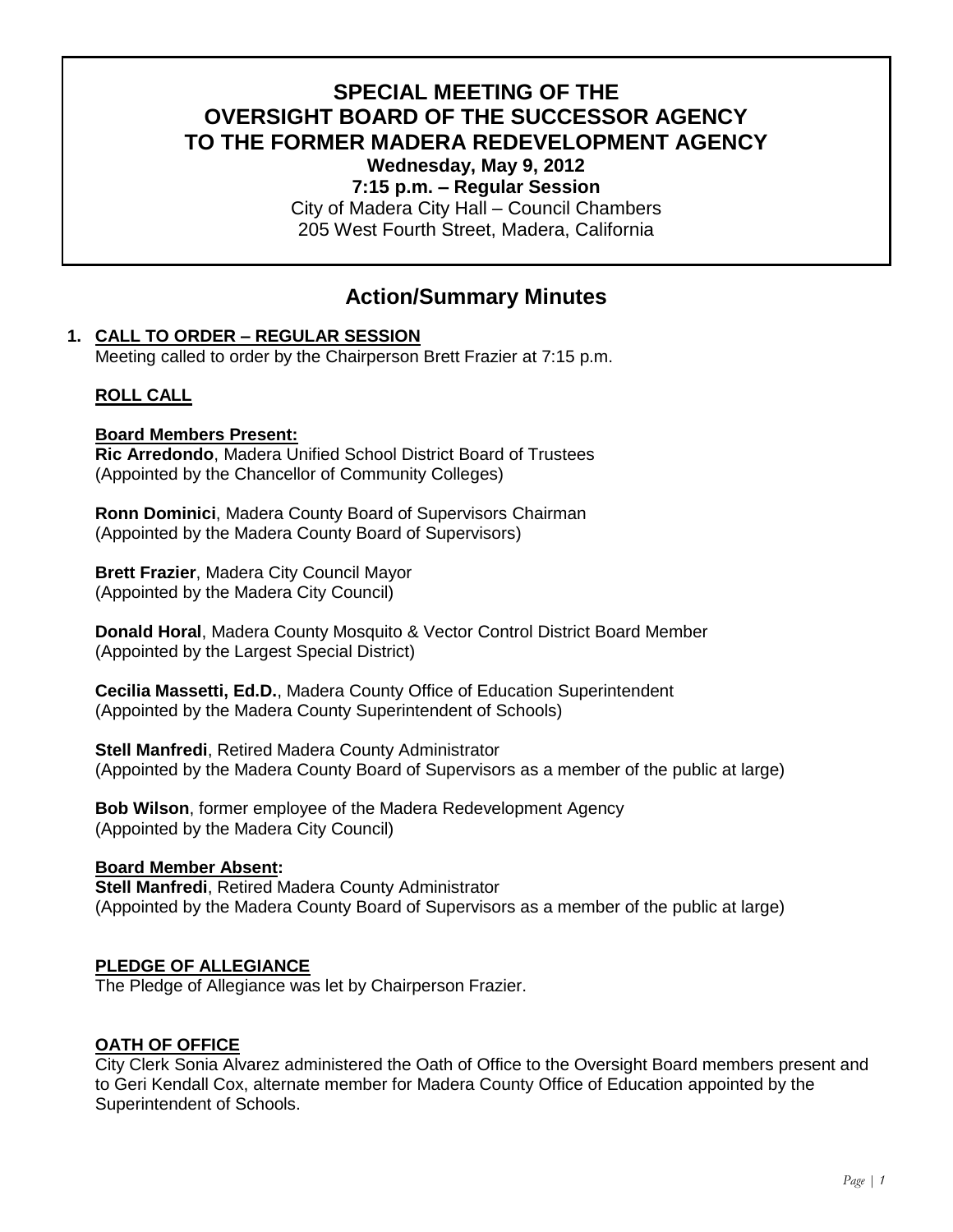## **PUBLIC COMMENT**

The first fifteen minutes of the meeting are reserved for members of the public to address the Board on items which are within the subject matter jurisdiction of the Board. Speakers shall be limited to three minutes. Speakers will be asked to identify themselves and state the subject of their comment. If the subject is an item on the Agenda, the Chairperson has the option of asking the speaker to hold the comment until that item is called. Comments on items listed as a Public Hearing on the Agenda should be held until the hearing is opened. The Board is prohibited by law from taking any action on matters discussed that are not on the Agenda, and no adverse conclusions should be drawn if the Board does not respond to public comment at this time.

No public comments were offered.

Agency Secretary Sandi Brown announced, per Government Code 54957.5, copies of corrected resolutions for Agenda Items 3.3, 4.4, 4.5, 4.6, 4.7 and 4.8, correcting an error in the title of each resolution, were distributed to the members of the Oversight Board less than 72 hours prior to the meeting and additional copies are available for members of the public.

#### **2. CONSENT CALENDAR**

**2.1** Minutes of the Special Meeting of the Oversight Board for April 11, 2012 Action: Approved Consent Calendar as presented. Moved by: Board Member Dominici; seconded by Board Member Massetti Vote: 6/0 Ayes: Board Members Frazier, Arredondo, Dominici, Horal, Massetti and Wilson; Noes: None; Absent: Board Member Manfredi

## **3. PRESENTATIONS/ADMINISTRATIVE REPORTS**

## **3.1 Consideration of a Resolution Adopting Bylaws for the Oversight Board of the Successor Agency to the Former Madera Redevelopment Agency**

Summary of staff report/recommendation: Staff presented proposed Bylaws for the Oversight Board of the Successor Agency to the Former Madera Redevelopment Agency for consideration and approval. Action: Adopted Resolution No. OB 12-06 approving Oversight Board Bylaws Moved by: Board Member Horal; seconded by Board Member Dominici

Vote: 6/0 Ayes: Board Members Frazier, Arredondo, Dominici, Horal, Massetti and Wilson; Noes: None; Absent: Board Member Manfredi

## **3.2 Discussion Regarding Legal Services (Report by City Attorney)**

Summary of staff report/recommendation: At their meeting of April 11, 2012, the Oversight Board directed staff to bring back a Waiver of Conflict and utilize the services of the City Attorney. In surveying other Oversight Boards concerning use of legal counsel, staff determined that the conflict of interest cannot be overcome with a Waiver of the Conflict. The Executive Director noted two available options for consideration: 1) Prepare a Request for Proposal to contract for outside legal services; 2) Request legal services from Madera County Counsel on an as-needed basis subject to approval of the Board of Supervisors. Discussion followed.

Action: Oversight Board directed staff to investigate using Doug Nelson, Madera County Counsel, to provide legal services on an as-needed basis.

Moved by: Board Member Massetti; seconded by Board Member Dominici

Vote: 6/0 Ayes: Board Members Frazier, Arredondo, Dominici, Horal, Massetti and Wilson; Noes: None; Absent: Board Member Manfredi

**3.3 Consideration of a Resolution Approving an Agreement with Peter S. Cooper, MAI for Appraisal Services Related to the Potential Acquisition at 112 West Sixth Street, Madera, CA (APN 010-135-012) and a Potential Sale of Property at 124 South 'A' Street (APN 007-165-006)** Summary of staff report/recommendation: The Executive Director reported that appraisal services are necessary to determine fair market value for the purchase of 112 West Sixth Street and sale of 124 South 'A' Street. The Memorandum of Understanding executed between the state, county and former Madera Redevelopment Agency called for the transfer of county-owned property to the Agency providing the Agency conduct certain activities based upon the appraised value of the properties at the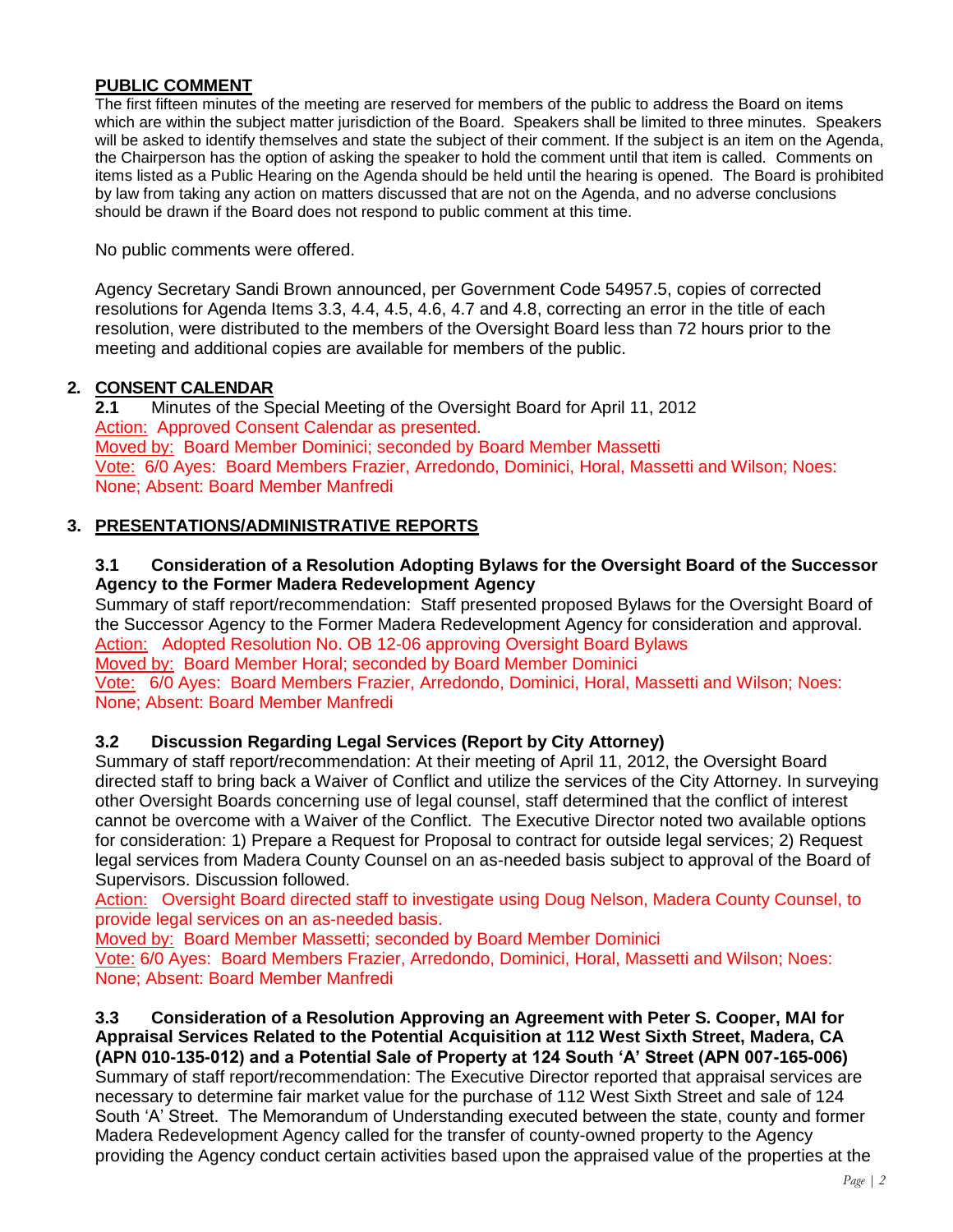time of the transfer, which was \$880,000.00. The County has expressed a desire to utilize these funds to acquire property for future offices of the District Attorney and Probation. An appraisal is necessary to consider the value of the property located at 112 West Sixth Street being considered for purchase. The Darin Camarena Health Center has been awarded a grant for the expansion of their current facility and wishes to purchase Agency-owned property located at 124 South 'A' Street for expansion purposes. It is necessary to determine the fair market value of the 'A' Street property to set the sales price of the property. Discussion followed.

Action: Adopted Resolution No. OB 12-07 approving the agreement with Peter S. Cooper MAI for appraisal services for the purchase of 112 West Sixth Street and sale of 124 South 'A' Street. Moved by: Board Member Dominici; seconded by Board Member Wilson

Vote: 6/0 Ayes: Board Members Frazier, Arredondo, Dominici, Horal, Massetti and Wilson; Noes: None; Absent: Board Member Manfredi

## **3.4 Consideration of a Resolution Acknowledging and Approving a Lease Extension between the Successor Agency and the Madera District Chamber of Commerce**

Summary of staff report/recommendation: Staff advised it would not be appropriate at this time to enter into a new ten year lease with the Chamber, noting that the current lease automatically renews annually, and recommended pulling the item off the agenda for consideration.

Action: Board Members concurred with staff's recommendation to pull the item; no action was taken.

## **4. NEW BUSINESS**

## **4.1 Consideration of a Resolution Approving the Adoption of the Amended Updated Recognized Obligation Payment Schedule (ROPS) for the Period Covering January 1, 2012 through June 30, 2012**

Summary of staff report/recommendation: The Executive Director reported the previously approved ROPS was forwarded to the DOF following the April meeting at which time they had 10 days to review and respond. Their response included the following comments: 1) Low-mod Housing Set-Aside is not an enforceable obligation; 2) Agreement with the City for the Handicapped Ramp project is not an enforceable obligation; 3) Certain administrative costs required reclassification. The ROPS was amended to incorporate the DOF recommendations. Discussion followed.

Action: Adopted Resolution No. OB 12-08 approving the amended ROPS for the period January 1, 2012 through June 30, 2012.

Moved by: Board Member Wilson; seconded by Board Member Dominici

Vote: 6/0 Ayes: Board Members Frazier, Arredondo, Dominici, Horal, Massetti and Wilson; Noes: None; Absent: Board Member Manfredi

#### **4.2 Consideration of a Resolution Approving the Adoption of the Recognized Obligation Payment Schedule (ROPS) for the Period Covering July 1, 2012 through December 31, 2012**

Summary of staff report/recommendation: The Executive Director reported on the ROPS for the period July 1, 2012 through December 31, 2012 advising that the Downtown Streetscape Project,

Sonora/Green/Columbia/Sierra Improvement Project, E Street Improvement Project, and East Yosemite Avenue Widening Project have been removed from the payment schedule. He reported that there are nine outstanding purchase orders that will be closed out and not included on the next ROPS. ABx1 26 requires that the ROPS for this period be adopted by May 11, 2012. Discussion followed.

Action: Adopted Resolution No. OB 12-09 approving the ROPS for the period July 1, 2012 through December 31, 2012

Moved by: Board Member Dominici; seconded by Board Member Horal

Vote: 6/0 Ayes: Board Members Frazier, Arredondo, Dominici, Horal, Massetti and Wilson; Noes: None; Absent: Board Member Manfredi

#### **4.3 Consideration of a Resolution Approving the Administrative Budget for Administrative Costs of the Successor Agency for the Period July 1, 2012 through December 31, 2012**

Summary of staff report/recommendation: The Executive Director reported the Administrative Budget for the period July 1, 2012 through December 31, 2012 allows for up to 3% of the property tax allocated or \$250,000.00 whichever is greater. He noted that administrative costs are funded with a combination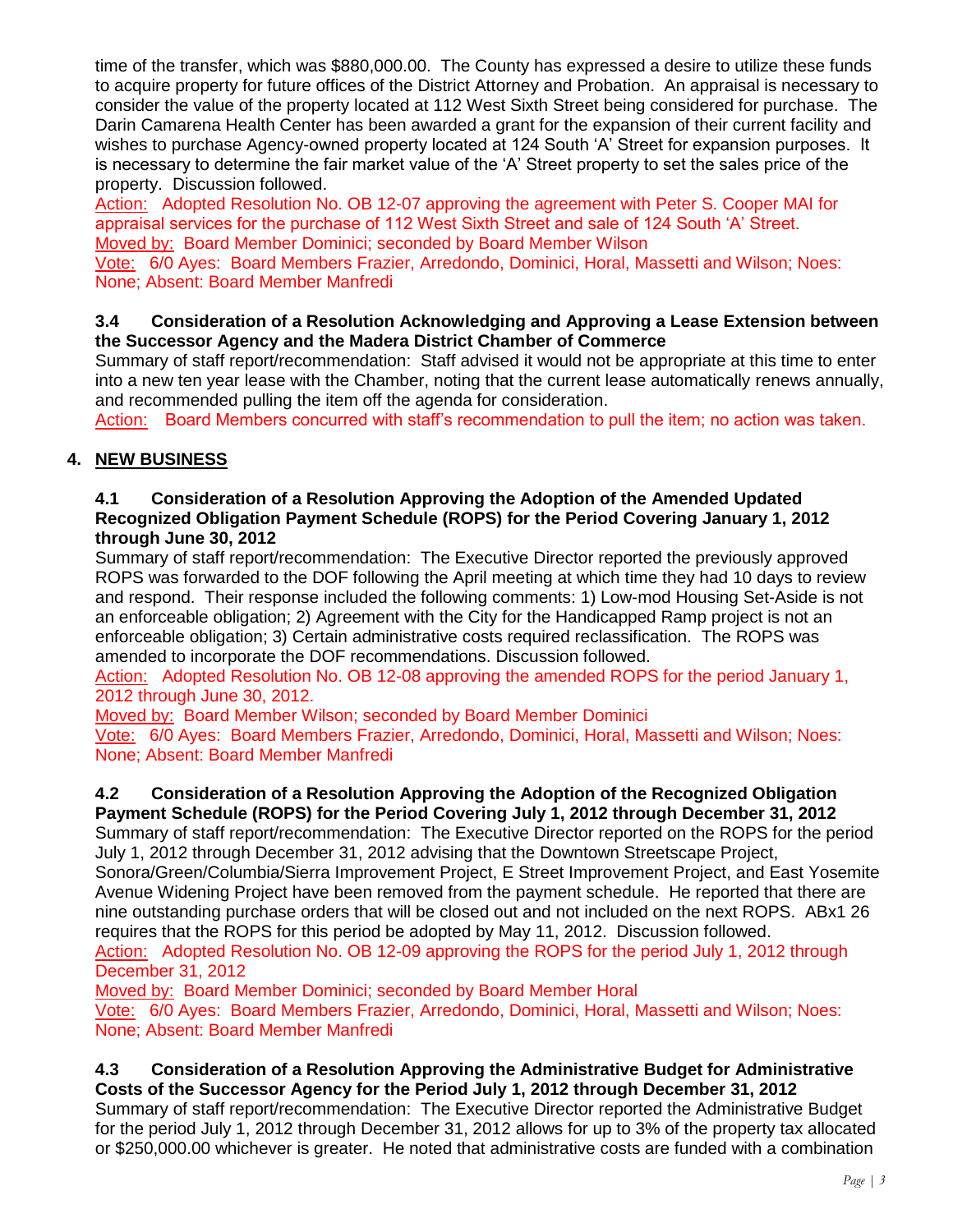of Low-Moderate Income Housing fund, Bond Proceeds, Reserve Balances and grants. Discussion followed.

Action: Adopted Resolution No. OB 12-10 approving the Administrative Budget for July 1, 2012 through December 31, 2012

Moved by: Board Member Arredondo; seconded by Board Member Horal

Vote: 6/0 Ayes: Board Members Frazier, Arredondo, Dominici, Horal, Massetti and Wilson; Noes: None; Absent: Board Member Manfredi

## **4.4 Consideration of a Resolution Acknowledging and Approving the Second Amendment to the Agreement between the Successor Agency and Quad-Knopf for Design and Engineering Services Related to the Adell Improvement Project**

Summary of staff report/recommendation: The Executive Director reported that the Adell Improvement project was initiated in 2008 and is viewed as falling in the top two-tier of projects the Agency was working on prior to the dissolution activities. The agreement being amended is for design only and completion of this agreement with Quad-Knopf will bring the project to a bid-ready status. The construction of this project is dependent upon the passage of SB986. Discussion followed. Action: Adopted Resolution No. OB 12-11 approving the second amendment to the agreement with

Quad Knopf for design and engineering services related to the Adell Improvement Project. Moved by: Board Member Massetti; seconded by Board Member Dominici

Vote: 6/0 Ayes: Board Members Frazier, Arredondo, Dominici, Horal, Massetti and Wilson; Noes: None; Absent: Board Member Manfredi

#### **4.5 Consideration of a Resolution Acknowledging and Approving the First Amendment to the Agreement between the Successor Agency and Quad-Knopf for Design and Engineering Services Related to the Canal Relocation Project**

Summary of staff report/recommendation: The Executive Director reported that the project was initiated in 2008. He noted that the Agency had a contract in place prior to the dissolution activities and an additional \$8,639.00 is needed to complete the design phase and bring the project to a bid-ready status. No further discussions transpired.

Action: Adopted Resolution No. OB 12-12 approving the amendment to the agreement with Quad-Knopf for design and engineering services related to the MID Pipeline Relocation Project.

Moved by: Board Member Dominici; seconded by Board Member Horal Vote: 6/0 Ayes: Board Members Frazier, Arredondo, Dominici, Horal, Massetti and Wilson; Noes:

None; Absent: Board Member Manfredi

## **4.6 Consideration of a Resolution Acknowledging and Approving the First Amendment to the Agreement between the Successor Agency and North Star Engineering Group for the Preparation of an Infrastructure Master Plan for the Southwest Industrial Area**

Summary of staff report/recommendation: The Executive Director reported that the project was initiated in 2009 and includes developing a master sewer/water/storm drainage and traffic circulation plan for 112 acres located between Pine and Schnoor adjacent to Madera Industrial Park. The project will require an additional \$11,688.00 to finalize the agreement with North Star and bring the project to a bid-ready status. Discussion followed.

Action: Adopted Resolution No. OB 12-13 approving the amendment to the agreement with North Star Engineering Group to complete the preparation of an Infrastructure Master Plan for the Southwest Industrial Area.

Moved by: Board Member Wilson; seconded by Board Member Arredondo

Vote: 6/0 Ayes: Board Members Frazier, Arredondo, Dominici, Horal, Massetti and Wilson; Noes: None; Absent: Board Member Manfredi

#### **4.7 Consideration of a Resolution Acknowledging and Approving the First Amendment to the Agreement between the Successor Agency and Blair, Church & Flynn for Design and Engineering Services Related to the Sunset/Laurel Linear Park Project**

Summary of staff report/recommendation: The Executive Director reported that the project was initiated in 2009 and said the intent of the project was to provide a safe pedestrian linkage between the residential areas in the northwest quadrant including the Sunset/Laurel area and the Fresno River trail.